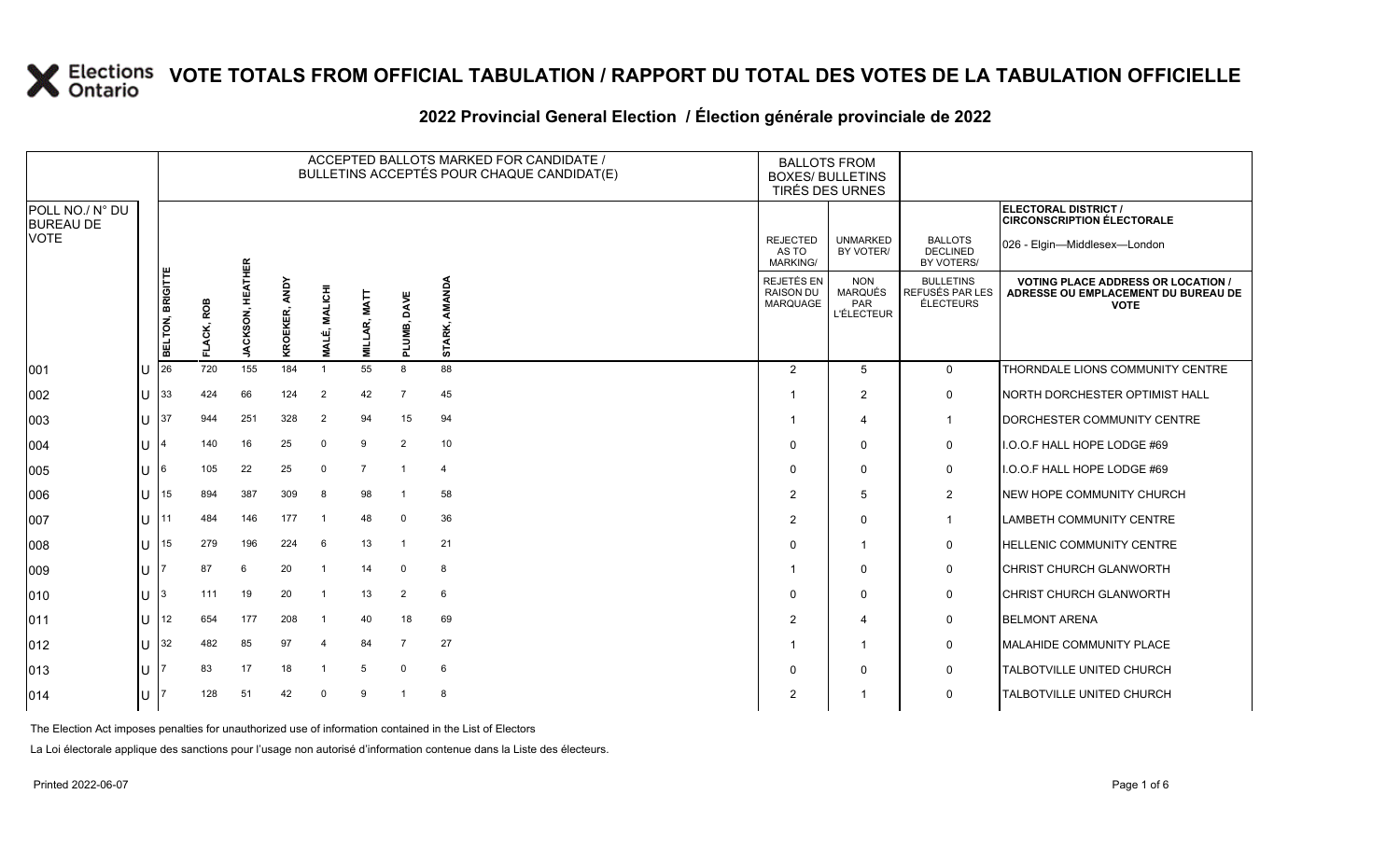#### **2022 Provincial General Election / Élection générale provinciale de 2022**

|                                     |                               |                  |              |                                   |                         |                                    |                               |                | ACCEPTED BALLOTS MARKED FOR CANDIDATE /<br>BULLETINS ACCEPTÉS POUR CHAQUE CANDIDAT(E) |                                                   | <b>BALLOTS FROM</b><br><b>BOXES/ BULLETINS</b><br>TIRÉS DES URNES |                                                         |                                                                                                 |
|-------------------------------------|-------------------------------|------------------|--------------|-----------------------------------|-------------------------|------------------------------------|-------------------------------|----------------|---------------------------------------------------------------------------------------|---------------------------------------------------|-------------------------------------------------------------------|---------------------------------------------------------|-------------------------------------------------------------------------------------------------|
| POLL NO./ N° DU<br><b>BUREAU DE</b> |                               |                  |              |                                   |                         |                                    |                               |                |                                                                                       |                                                   |                                                                   |                                                         | ELECTORAL DISTRICT /<br><b>CIRCONSCRIPTION ÉLECTORALE</b>                                       |
| <b>VOTE</b>                         |                               |                  |              |                                   |                         |                                    |                               |                |                                                                                       | <b>REJECTED</b><br>AS TO<br><b>MARKING/</b>       | <b>UNMARKED</b><br>BY VOTER/                                      | <b>BALLOTS</b><br><b>DECLINED</b><br>BY VOTERS/         | 026 - Elgin-Middlesex-London                                                                    |
|                                     |                               | BELTON, BRIGITTE | ROB<br>LACK, | <b>HEATHER</b><br><b>JACKSON,</b> | <b>ANDY</b><br>KROEKER, | <b>MALICHI</b><br>۰шî<br><b>NN</b> | <b>MATT</b><br><b>MILLAR,</b> | PLUMB, DAVE    | AMANDA<br>STARK,                                                                      | REJETÉS EN<br><b>RAISON DU</b><br><b>MARQUAGE</b> | <b>NON</b><br><b>MARQUÉS</b><br><b>PAR</b><br><b>L'ÉLECTEUR</b>   | <b>BULLETINS</b><br>REFUSÉS PAR LES<br><b>ÉLECTEURS</b> | <b>VOTING PLACE ADDRESS OR LOCATION /</b><br>ADRESSE OU EMPLACEMENT DU BUREAU DE<br><b>VOTE</b> |
| 015                                 | $\mathbf{H}$                  | 26               | 375          | 57                                | 150                     | 8                                  | 41                            | 9              | 38                                                                                    | -1                                                | $\Omega$                                                          | $\overline{2}$                                          | WEST ELGIN REC. CTR.                                                                            |
| 016                                 | ΙU                            | 27               | 335          | 74                                | 177                     | 3                                  | 50                            | 5              | 36                                                                                    | $\overline{2}$                                    | $\Omega$                                                          | $\mathbf 0$                                             | ROYAL CDN LEGION BR 221 - WEST LORNE                                                            |
| 017                                 | U                             | 28               | 623          | 124                               | 179                     | 5                                  | 48                            | 5              | 52                                                                                    |                                                   | 2                                                                 | $\mathbf 1$                                             | DUTTON DUNWICH COMMUNITY CENTRE                                                                 |
| 018                                 | <b>U</b> 27                   |                  | 548          | 125                               | 126                     | $\overline{2}$                     | 82                            | $\overline{2}$ | 52                                                                                    | $\Omega$                                          | $\Omega$                                                          | 0                                                       | SOUTHWOLD KEYSTONE COMPLEX                                                                      |
| 019                                 | ΠT                            | l9               | 410          | 206                               | 174                     | 3                                  | 31                            | 10             | 68                                                                                    | $\Omega$                                          | -1                                                                | $\mathbf 0$                                             | KETTLE CREEK GOLF & COUNTRY CLUB                                                                |
| 020                                 | U                             | 23               | 649          | 236                               | 201                     | -3                                 | 52                            | $\overline{4}$ | 68                                                                                    | $\Omega$                                          | 3                                                                 | $\overline{2}$                                          | MASONIC CENTRE OF ELGIN                                                                         |
| 021                                 | U                             | 36               | 829          | 373                               | 334                     | 7                                  | 85                            | 8              | 84                                                                                    | 2                                                 | 2                                                                 | 5                                                       | FELLOWSHIP CHRISTIAN REFORMED<br><b>CHURCH</b>                                                  |
| 022                                 | U                             | 82               | 729          | 123                               | 131                     | -3                                 | 126                           | 16             | 40                                                                                    | 4                                                 | 2                                                                 | $\mathbf 0$                                             | <b>EAST ELGIN COMMUNITY COMPLEX</b>                                                             |
| 023                                 | U                             | 42               | 444          | 90                                | 108                     | $\overline{\bf{4}}$                | 75                            | 12             | 38                                                                                    | -1                                                | $\overline{2}$                                                    | 3                                                       | <b>BRADLEY STREET CHURCH OF GOD</b>                                                             |
| 024                                 | U                             | 20               | 296          | 65                                | 99                      | 5                                  | 56                            | 10             | 30                                                                                    | $\overline{2}$                                    |                                                                   | $\mathbf 0$                                             | AYLMER CHRISTIAN REFORMED CHURCH                                                                |
| 025                                 | $ 11 $ $ 31 $                 |                  | 290          | 63                                | 125                     | -8                                 | 46                            | $\overline{4}$ | 21                                                                                    | 2                                                 | $\Omega$                                                          | 2                                                       | ROYAL CANADIAN LEGION BR. 81                                                                    |
| 026                                 | $\parallel$ ll $\parallel$ 20 |                  | 139          | 16                                | 38                      |                                    | 16                            | $\overline{4}$ | 17                                                                                    |                                                   | $\Omega$                                                          | 0                                                       | COMMUNITY OF CHRIST CHURCH                                                                      |
| 027                                 | $\mathbf{H}$                  | 18               | 156          | 18                                | 40                      |                                    | 22                            | $\mathbf 0$    | 10                                                                                    | $\Omega$                                          |                                                                   | -1                                                      | COMMUNITY OF CHRIST CHURCH                                                                      |
| 028                                 | ΙU                            | 38               | 392          | 41                                | 59                      |                                    | 67                            | 6              | 15                                                                                    | $\Omega$                                          | $\Omega$                                                          | -1                                                      | STRAFFORDVILLE COMMUNITY CENTRE                                                                 |

The Election Act imposes penalties for unauthorized use of information contained in the List of Electors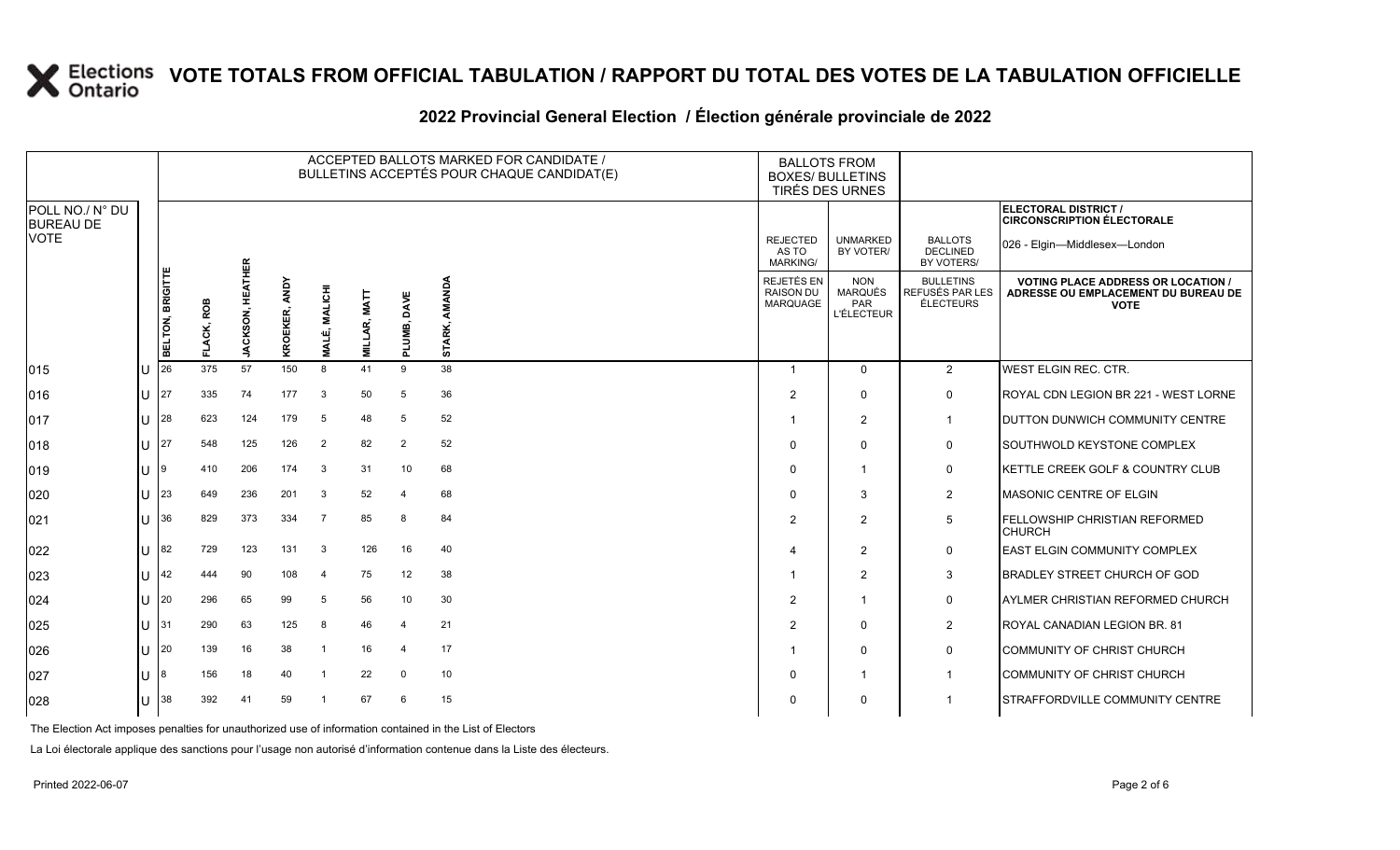#### **2022 Provincial General Election / Élection générale provinciale de 2022**

|                                     |    | ACCEPTED BALLOTS MARKED FOR CANDIDATE /<br>BULLETINS ACCEPTÉS POUR CHAQUE CANDIDAT(E) |                   |                                   |                         |                                     |                |                    |                  | <b>BALLOTS FROM</b><br><b>BOXES/ BULLETINS</b><br>TIRÉS DES URNES |                                                   |                                                  |                                                                                                 |
|-------------------------------------|----|---------------------------------------------------------------------------------------|-------------------|-----------------------------------|-------------------------|-------------------------------------|----------------|--------------------|------------------|-------------------------------------------------------------------|---------------------------------------------------|--------------------------------------------------|-------------------------------------------------------------------------------------------------|
| POLL NO./ N° DU<br><b>BUREAU DE</b> |    |                                                                                       |                   |                                   |                         |                                     |                |                    |                  |                                                                   |                                                   |                                                  | ELECTORAL DISTRICT /<br><b>CIRCONSCRIPTION ÉLECTORALE</b>                                       |
| <b>VOTE</b>                         |    |                                                                                       |                   |                                   |                         |                                     |                |                    |                  | <b>REJECTED</b><br>AS TO<br><b>MARKING/</b>                       | <b>UNMARKED</b><br>BY VOTER/                      | <b>BALLOTS</b><br><b>DECLINED</b><br>BY VOTERS/  | 026 - Elgin-Middlesex-London                                                                    |
|                                     |    | BELTON, BRIGITTE                                                                      | ROB<br>LACK,<br>正 | <b>HEATHER</b><br><b>JACKSON,</b> | <b>ANDY</b><br>KROEKER, | <b>MALICHI</b><br>எர்<br><b>LAN</b> | AR, MAT<br>글   | DAVE<br>LUMB,<br>ᇍ | AMANDA<br>STARK, | REJETÉS EN<br><b>RAISON DU</b><br>MARQUAGE                        | <b>NON</b><br>MARQUÉS<br>PAR<br><b>L'ÉLECTEUR</b> | <b>BULLETINS</b><br>REFUSÉS PAR LES<br>ÉLECTEURS | <b>VOTING PLACE ADDRESS OR LOCATION /</b><br>ADRESSE OU EMPLACEMENT DU BUREAU DE<br><b>VOTE</b> |
| 029                                 | lυ | 19                                                                                    | 271               | 53                                | 91                      | $\overline{4}$                      | 87             | 6                  | 27               | $\overline{2}$                                                    | 2                                                 | $\mathbf{0}$                                     | <b>VIENNA LIONS COMMUNITY CENTRE</b>                                                            |
| 030                                 | ΙU | 22                                                                                    | 389               | 146                               | 136                     | 3                                   | 30             | 5                  | 32               | $\Omega$                                                          | $\Omega$                                          | 4                                                | <b>FREE REFORMED CHURCH</b>                                                                     |
| 031                                 | IU | 43                                                                                    | 684               | 285                               | 301                     | 8                                   | 73             | 3                  | 65               |                                                                   | 6                                                 | $\overline{2}$                                   | ONE SILVER STREET MULTI-USE COMPLEX                                                             |
| 032                                 | Ш  | 21                                                                                    | 312               | 130                               | 189                     | 10                                  | 51             | $\overline{4}$     | 54               | .5                                                                | 3                                                 | $\mathbf 0$                                      | <b>GRACE HALL</b>                                                                               |
| 033                                 | lθ | 13                                                                                    | 173               | 90                                | 133                     | $\overline{4}$                      | 26             | 3                  | 39               | 2                                                                 | $\overline{4}$                                    | $\mathbf 0$                                      | <b>FIRST UNITED CHURCH</b>                                                                      |
| 034                                 | IП | 29                                                                                    | 363               | 228                               | 242                     | 10                                  | 53             | $\overline{7}$     | 55               | $\Omega$                                                          | 3                                                 | 4                                                | <b>ELGIN CENTRE</b>                                                                             |
| 035                                 | lΠ | 9                                                                                     | 130               | 82                                | 143                     | 3                                   | 23             | $\overline{2}$     | 20               |                                                                   | $\mathbf{1}$                                      | $\mathbf 1$                                      | <b>KNOX PRESBYTERIAN CHURCH</b>                                                                 |
| 036                                 | IП | 16                                                                                    | 333               | 152                               | 256                     | 14                                  | 61             | 7                  | 59               | $\Omega$                                                          | $\mathbf 0$                                       | $\mathbf 0$                                      | JOE THORNTON COMMUNITY CENTRE                                                                   |
| 037                                 | IП | 31                                                                                    | 530               | 234                               | 326                     | 10                                  | 52             | 8                  | 59               |                                                                   | $\overline{2}$                                    | $\overline{1}$                                   | <b>ST. THOMAS SENIORS' CENTRE</b>                                                               |
| 038                                 | IП | 29                                                                                    | 680               | 391                               | 309                     | 8                                   | 73             | -5                 | 74               |                                                                   | $\overline{2}$                                    | 3                                                | <b>ST. THOMAS-ELGIN MEMORIAL ARENA</b>                                                          |
| 039                                 | ΙU | 5                                                                                     | 35                | 18                                | 25                      | -1                                  | 10             | 3                  | 11               | $\Omega$                                                          | $\Omega$                                          | $\mathsf{O}$                                     | <b>SPARTA COMMUNITY HALL</b>                                                                    |
| 400                                 | Ш  | 3                                                                                     | 63                | 46                                | 19                      | - 1                                 | $\overline{2}$ | $\overline{2}$     | $\overline{4}$   | $\Omega$                                                          | $\mathbf 0$                                       | $\mathbf 0$                                      | <b>POMEROY PLACE TOWER 1</b>                                                                    |
| 401                                 | IП | 4                                                                                     | 72                | 42                                | 43                      | $\overline{2}$                      | 3              | $\mathbf 0$        | 5                | $\Omega$                                                          | $\Omega$                                          | $\mathbf 0$                                      | <b>POMEROY PLACE TOWER 2</b>                                                                    |
| 402                                 | lU | 2                                                                                     | 75                | 24                                | 28                      | $\Omega$                            | 6              | $\Omega$           | $\overline{4}$   |                                                                   |                                                   | $\mathbf 0$                                      | <b>WESTMOUNT ESTATES 1</b>                                                                      |

The Election Act imposes penalties for unauthorized use of information contained in the List of Electors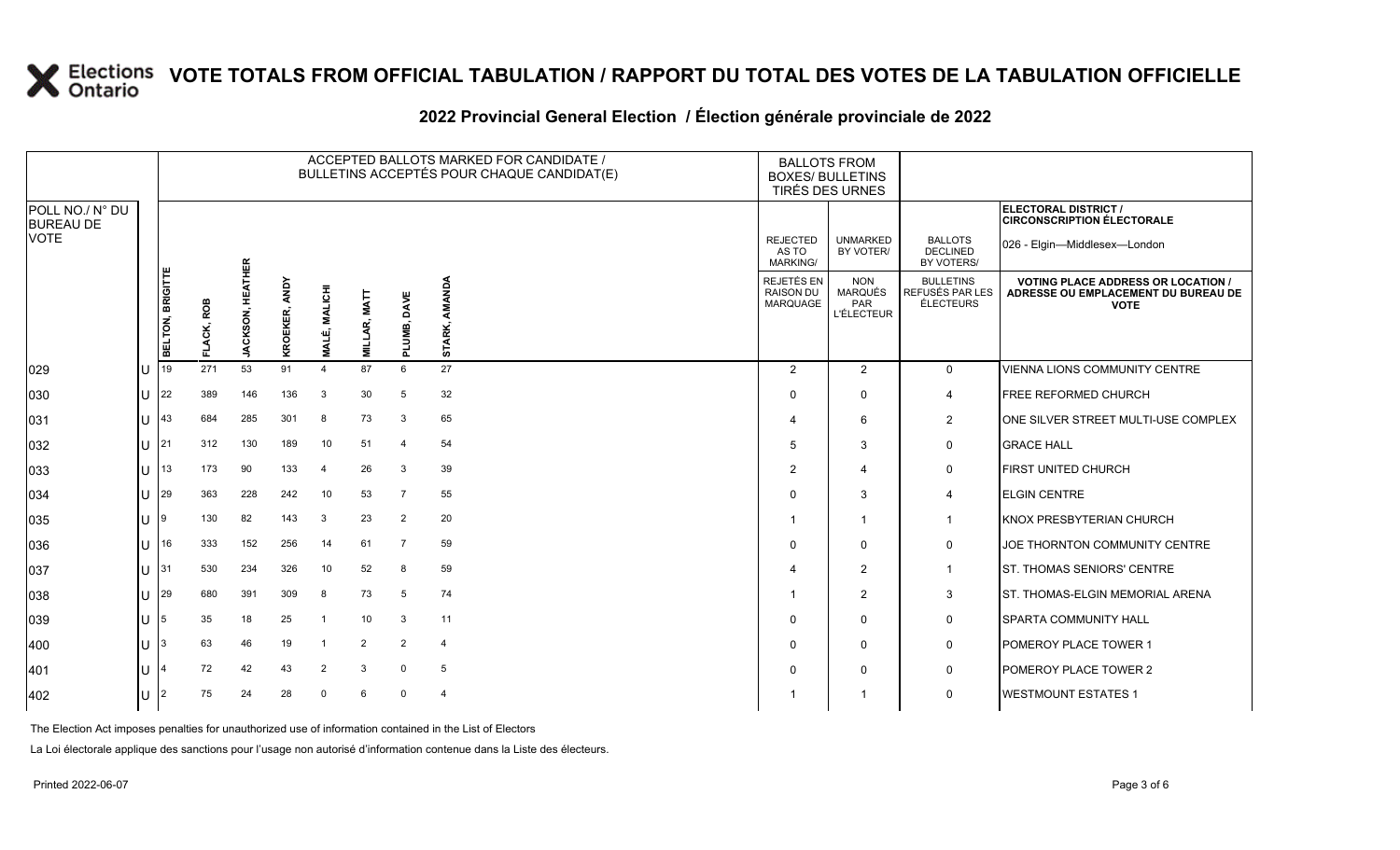#### **2022 Provincial General Election / Élection générale provinciale de 2022**

|                                     |   | ACCEPTED BALLOTS MARKED FOR CANDIDATE /<br>BULLETINS ACCEPTÉS POUR CHAQUE CANDIDAT(E) |                |                         |                |                           |             |                |                                         | <b>BALLOTS FROM</b><br><b>BOXES/ BULLETINS</b><br>TIRÉS DES URNES |                                                          |                                                  |                                                                                                 |
|-------------------------------------|---|---------------------------------------------------------------------------------------|----------------|-------------------------|----------------|---------------------------|-------------|----------------|-----------------------------------------|-------------------------------------------------------------------|----------------------------------------------------------|--------------------------------------------------|-------------------------------------------------------------------------------------------------|
| POLL NO./ N° DU<br><b>BUREAU DE</b> |   |                                                                                       |                |                         |                |                           |             |                |                                         |                                                                   |                                                          |                                                  | ELECTORAL DISTRICT /<br><b>CIRCONSCRIPTION ÉLECTORALE</b>                                       |
| <b>VOTE</b>                         |   |                                                                                       |                |                         |                |                           |             |                |                                         | <b>REJECTED</b><br>AS TO<br><b>MARKING/</b>                       | <b>UNMARKED</b><br>BY VOTER/                             | <b>BALLOTS</b><br><b>DECLINED</b><br>BY VOTERS/  | 026 - Elgin-Middlesex-London                                                                    |
|                                     |   | BELTON, BRIGITTE                                                                      | FLACK, ROB     | <b>JACKSON, HEATHER</b> | KROEKER, ANDY  | É, MALICHI<br><b>LIVN</b> | LAR, MAT    | UMB, DAVE<br>군 | AMANDA<br>STARK,                        | REJETÉS EN<br><b>RAISON DU</b><br>MARQUAGE                        | <b>NON</b><br><b>MARQUÉS</b><br>PAR<br><b>L'ÉLECTEUR</b> | <b>BULLETINS</b><br>REFUSÉS PAR LES<br>ÉLECTEURS | <b>VOTING PLACE ADDRESS OR LOCATION /</b><br>ADRESSE OU EMPLACEMENT DU BUREAU DE<br><b>VOTE</b> |
| 403                                 |   |                                                                                       | 97             | 43                      | 54             | 2                         | $5^{\circ}$ | $\Omega$       | 13                                      | 2                                                                 | $\overline{4}$                                           | $\mathbf{0}$                                     | <b>WESTMOUNT ESTATES 2</b>                                                                      |
| 700                                 | U |                                                                                       | 15             | 14                      | 5              | $\overline{2}$            | $\Omega$    | $\mathbf 0$    | $\overline{1}$                          | $\Omega$                                                          | $\Omega$                                                 | $\mathbf 0$                                      | <b>VALLEYVIEW HOME FOR THE AGED</b>                                                             |
| 701                                 | U | $\overline{2}$                                                                        | 21             | 19                      | $\overline{7}$ | $\overline{1}$            | $\Omega$    | $\mathbf{1}$   | $\mathbf 0$                             |                                                                   | $\Omega$                                                 | $\mathbf 0$                                      | <b>ELGIN MANOR</b>                                                                              |
| 702                                 | U |                                                                                       | 26             | 14                      | $\overline{7}$ | $\overline{1}$            | $\Omega$    | $\mathbf 0$    | $\mathbf 0$                             | $\Omega$                                                          |                                                          | $\mathbf 0$                                      | <b>IMETCALFE GARDENS RETIREMENT</b><br><b>RESIDENCE</b>                                         |
| 703                                 |   |                                                                                       |                |                         |                |                           |             |                | COMBINED WITH ADV002 / COMBINÉ À ADV002 |                                                                   |                                                          |                                                  |                                                                                                 |
| 704                                 |   |                                                                                       |                |                         |                |                           |             |                | COMBINED WITH 705 / COMBINÉ À 705       |                                                                   |                                                          |                                                  |                                                                                                 |
| 705                                 | U |                                                                                       | 22             | 17                      | 6              | $\mathbf 0$               |             | $\Omega$       | $\overline{2}$                          |                                                                   | $\Omega$                                                 | $\mathbf 0$                                      | <b>CARESSANT CARE ON MARY BUCKE</b>                                                             |
| 706                                 | U | 3                                                                                     | $\overline{7}$ | 5                       | 6              | $\overline{1}$            | $\mathbf 0$ | $\mathbf 0$    | $\mathbf 0$                             |                                                                   | $\mathbf 0$                                              | 0                                                | CARESSANT CARE ON BONNIE PLACE                                                                  |
| 707                                 | U |                                                                                       | 11             |                         |                |                           | $\Omega$    |                | $\Omega$                                |                                                                   | $\Omega$                                                 | 0                                                | CHARTWELL AYLMER L.T.C. RESIDENCE                                                               |
| 708                                 |   |                                                                                       |                |                         |                |                           |             |                | COMBINED WITH 707 / COMBINÉ À 707       |                                                                   |                                                          |                                                  |                                                                                                 |
| 709                                 | U | 3                                                                                     | 21             | 10                      | 3              | $\mathbf 0$               | $\Omega$    | $\mathbf 0$    | 3                                       | 2                                                                 | 2                                                        | -1                                               | BEATTIE MANOR RETIREMENT COMMUNITY                                                              |
| 710                                 |   |                                                                                       |                |                         |                |                           |             |                | COMBINED WITH 705 / COMBINÉ À 705       |                                                                   |                                                          |                                                  |                                                                                                 |
| $ 711$                              |   |                                                                                       |                |                         |                |                           |             |                | COMBINED WITH 709 / COMBINÉ À 709       |                                                                   |                                                          |                                                  |                                                                                                 |
| 712                                 | U |                                                                                       | 49             | 19                      | 6              |                           | 3           |                | 5                                       | 3                                                                 | $\Omega$                                                 | 0                                                | <b>ASHWOOD MANOR</b>                                                                            |

The Election Act imposes penalties for unauthorized use of information contained in the List of Electors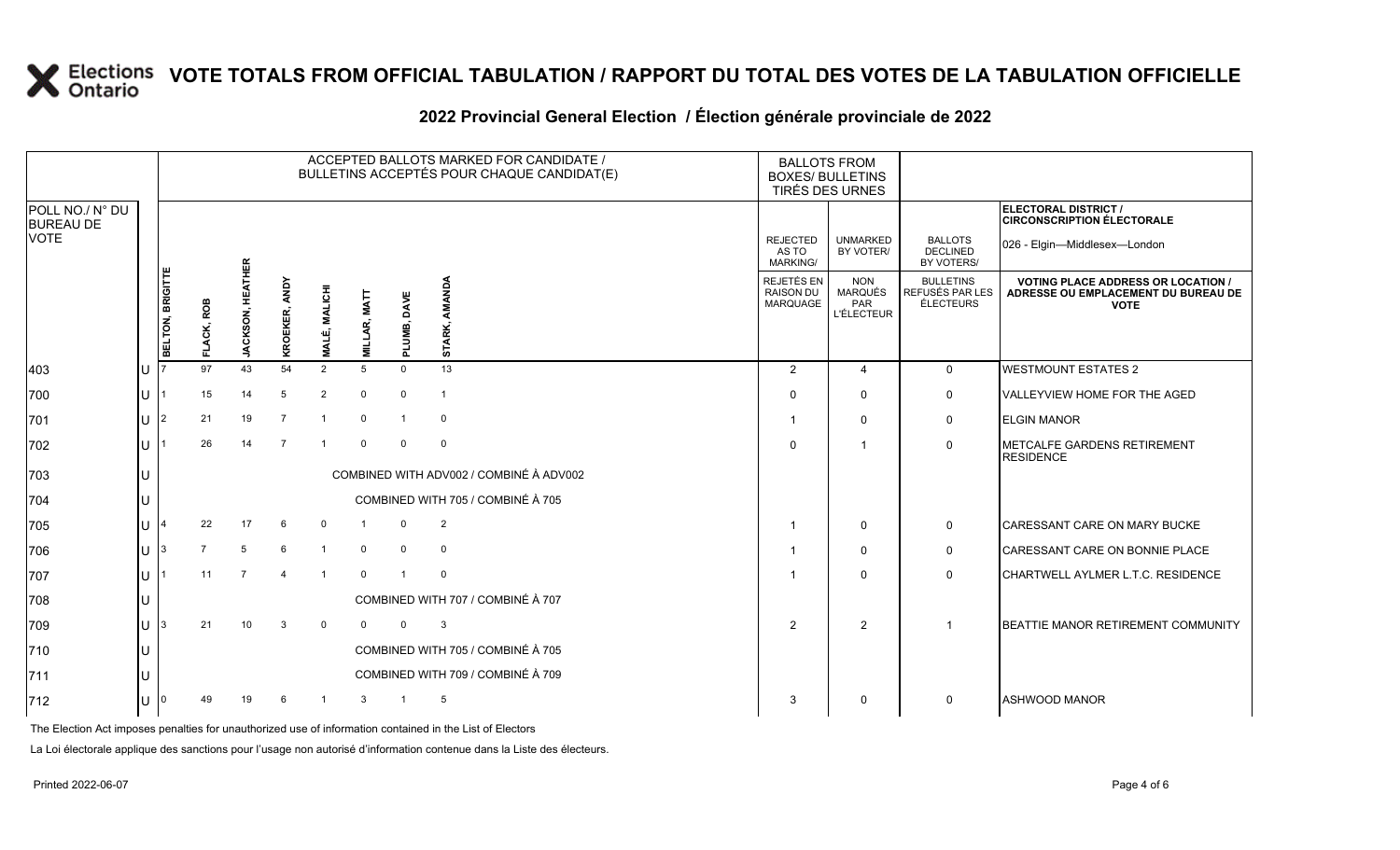#### **2022 Provincial General Election / Élection générale provinciale de 2022**

|                                     |    |                  |            |                         |                |                           |                         |                         | ACCEPTED BALLOTS MARKED FOR CANDIDATE /<br>BULLETINS ACCEPTÉS POUR CHAQUE CANDIDAT(E) |                                                   | <b>BALLOTS FROM</b><br><b>BOXES/ BULLETINS</b><br>TIRÉS DES URNES |                                                  |                                                                                                 |
|-------------------------------------|----|------------------|------------|-------------------------|----------------|---------------------------|-------------------------|-------------------------|---------------------------------------------------------------------------------------|---------------------------------------------------|-------------------------------------------------------------------|--------------------------------------------------|-------------------------------------------------------------------------------------------------|
| POLL NO./ N° DU<br><b>BUREAU DE</b> |    |                  |            |                         |                |                           |                         |                         |                                                                                       |                                                   |                                                                   |                                                  | ELECTORAL DISTRICT /<br><b>CIRCONSCRIPTION ÉLECTORALE</b>                                       |
| <b>VOTE</b>                         |    |                  |            |                         |                |                           |                         |                         |                                                                                       | <b>REJECTED</b><br>AS TO<br><b>MARKING/</b>       | <b>UNMARKED</b><br>BY VOTER/                                      | <b>BALLOTS</b><br>DECLINED<br>BY VOTERS/         | 026 - Elgin-Middlesex-London                                                                    |
|                                     |    | BELTON, BRIGITTE | FLACK, ROB | <b>JACKSON, HEATHER</b> | KROEKER, ANDY  | É, MALICHI<br><b>NALI</b> | <b>MATT</b><br>ĄŔ,<br>글 | PLUMB, DAVE             | AMANDA<br>STARK,                                                                      | REJETÉS EN<br><b>RAISON DU</b><br><b>MARQUAGE</b> | <b>NON</b><br><b>MARQUÉS</b><br>PAR<br><b>L'ÉLECTEUR</b>          | <b>BULLETINS</b><br>REFUSÉS PAR LES<br>ÉLECTEURS | <b>VOTING PLACE ADDRESS OR LOCATION /</b><br>ADRESSE OU EMPLACEMENT DU BUREAU DE<br><b>VOTE</b> |
| 713                                 | lU |                  | 16         | 13                      | $\overline{7}$ | $\overline{1}$            |                         | $\Omega$                |                                                                                       | $\Omega$                                          | $\Omega$                                                          | $\mathbf 0$                                      | <b>GLENDALE CROSSING</b>                                                                        |
| 714                                 | lU |                  |            |                         |                |                           |                         |                         | COMBINED WITH 712 / COMBINÉ À 712                                                     |                                                   |                                                                   |                                                  |                                                                                                 |
| 715                                 | lu | 3                | 14         | 14                      | 9              | $\overline{0}$            |                         | $\Omega$                | 3                                                                                     |                                                   | $\Omega$                                                          | $\mathbf 0$                                      | <b>ELMWOOD PLACE</b>                                                                            |
| 716                                 | lU |                  |            |                         |                |                           |                         |                         | COMBINED WITH 701 / COMBINÉ À 701                                                     |                                                   |                                                                   |                                                  |                                                                                                 |
| ADV001                              |    | 5                | 156        | 73                      | 54             | $\overline{4}$            | 12                      | 2                       | 12                                                                                    | $\overline{\mathbf{1}}$                           | 0                                                                 | 0                                                | <b>GRAND CENTRAL PLACE</b>                                                                      |
| ADV002                              |    | 31               | 858        | 460                     | 374            | $\mathbf{3}$              | 64                      | $\overline{7}$          | 87                                                                                    | 22                                                | 3                                                                 | $\mathbf{1}$                                     | <b>GRAND CENTRAL PLACE</b>                                                                      |
| ADV003                              |    | 80               | 2214       | 1003                    | 765            | 12                        | 135                     | 20                      | 152                                                                                   | 8                                                 | 12                                                                |                                                  | <b>ELGIN CENTRE</b>                                                                             |
| ADV004                              |    | $\overline{4}$   | 171        | 19                      | 27             | $\Omega$                  | 16                      | $\mathbf 0$             | 9                                                                                     |                                                   | $\Omega$                                                          | $\mathbf 0$                                      | VIENNA LIONS COMMUNITY CENTRE                                                                   |
| ADV005                              |    | $\overline{4}$   | 204        | 47                      | 58             | 2                         | 13                      | 2                       | 17                                                                                    |                                                   |                                                                   | $\mathbf 0$                                      | ROYAL CDN LEGION BR 221 - WEST LORNE                                                            |
| ADV006                              |    | 5                | 255        | 51                      | 35             | $\overline{0}$            | 6                       | $\overline{1}$          | 17                                                                                    |                                                   |                                                                   | 0                                                | THORNDALE LIONS COMMUNITY CENTRE<br>(ADV)                                                       |
| ADV007                              |    | 12               | 410        | 157                     | 121            | -1                        | 18                      | - 1                     | 40                                                                                    | $\overline{2}$                                    | $\overline{2}$                                                    | $\mathbf 0$                                      | JOE THORNTON COMMUNITY CENTRE                                                                   |
| ADV008                              |    | 9                | 290        | 67                      | 60             | $\mathbf 0$               | 8                       | $\overline{\mathbf{1}}$ | 15                                                                                    | $\Omega$                                          | 1                                                                 | $\mathbf{1}$                                     | SOUTHWOLD KEYSTONE COMPLEX                                                                      |
| ADV009                              |    | 3                | 182        | 82                      | 47             | $\overline{1}$            | 13                      | $\overline{4}$          | 17                                                                                    | $\mathbf 0$                                       | $\Omega$                                                          | $\mathbf 0$                                      | ROYAL CDN LEGION BR 410 - PORT STANLEY                                                          |
| ADV010                              |    | 13               | 550        | 126                     | 100            | 3                         | 31                      | 5                       | 29                                                                                    | $\Omega$                                          | 4                                                                 |                                                  | EAST ELGIN COMMUNITY COMPLEX                                                                    |

The Election Act imposes penalties for unauthorized use of information contained in the List of Electors